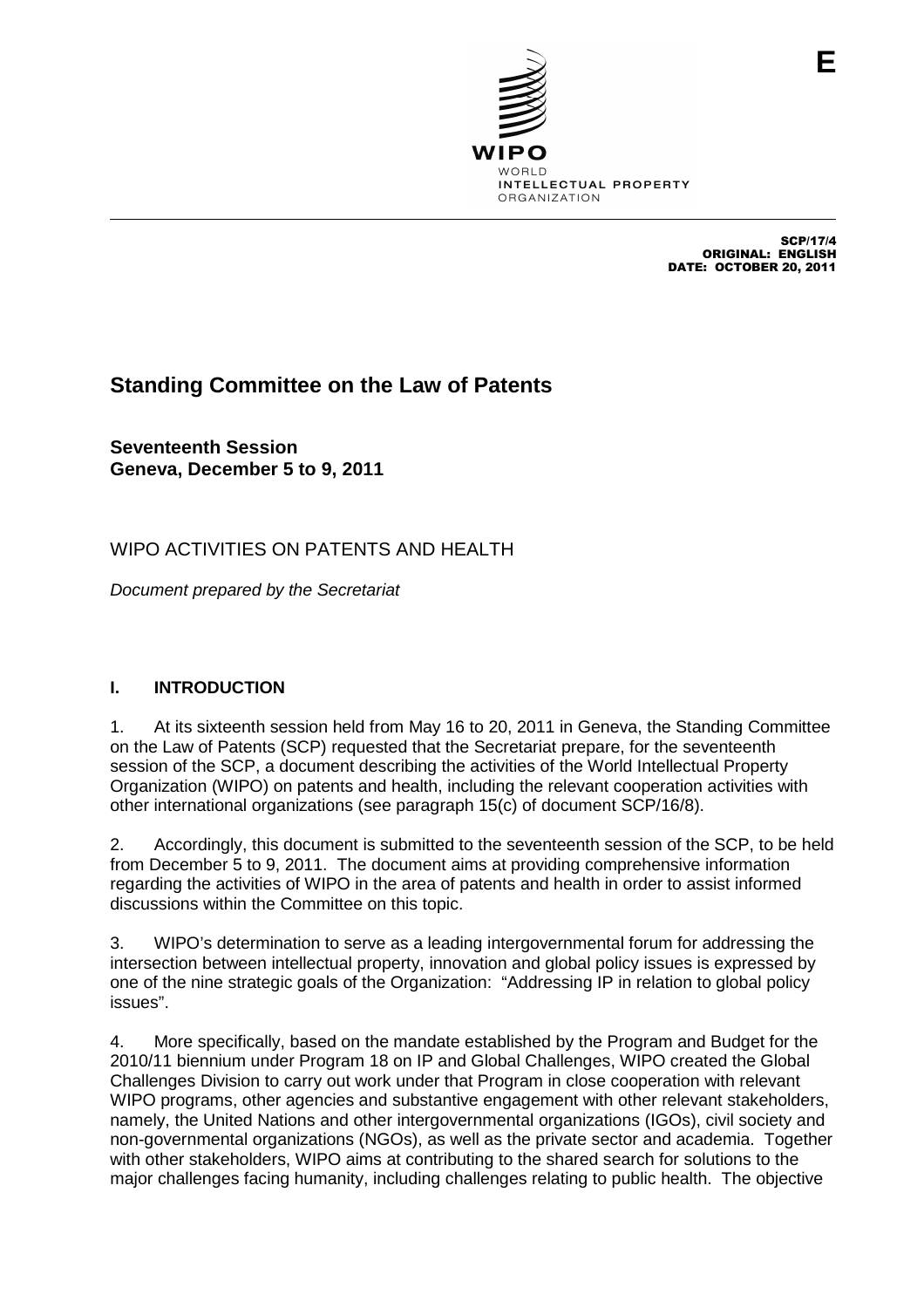of the Program is to lead and inform policy deliberations, to facilitate access to, and use of, information and to support the assessment of policy, legal and practical options concerning IP and global issues, such as climate change, food security and public health. The work under the Global Challenges program builds on previous health related activities carried out by the former Global Issues Division in connection with Program 5 (Life Sciences) under the Program and Budget for the 2008/09 biennium.

5. WIPO's activities on patents and health, however, go beyond the work carried out under Program 18. Many activities of WIPO directly or indirectly relate to the topic of patents and health. Therefore, this document intends to capture the wide range of activities covered by WIPO that relates to patents and health.

6. WIPO is a specialized agency of the United Nations dedicated to intellectual property issues. As WIPO alone does not have a comprehensive competence in the area of health, and in view of the complexity of the challenges relating to the area of health, the Organization works closely with other IGOs and NGOs, having different, but relevant competencies. The cooperation and the enhanced dialog with WIPO's international organization partners, such as the World Health Organization (WHO), the World Trade Organization (WTO) and the United Nations Conference on Trade and Development (UNCTAD), but also with regional and national organizations as well as with NGOs, civil society, the private sector and academia is an important part of the strategy addressing public health and intellectual property issues. Consequently, many of WIPO's activities, be it at the policy level or at the practical level, have been undertaken in cooperation with other stakeholders. This document illustrates the wide range of partners with whom WIPO works together in the field of patents and health.

7. Following this Section, Section II briefly illustrates patent-related activities of WIPO which may not be directly addressing health issues, but which may have an indirect relevance in improving the contribution of the patent system in the area of health. Sections III to VII provide information on WIPO activities that directly relate to patents and health. These WIPO activities are categorized as follows: (i) WIPO Development Agenda and CDIP projects; (ii) seminars and conferences in Geneva; (iii) technical and legal cooperation; (iv) cooperation with WTO and WHO; and (v) other activities.

## **II. GENERAL ACTIVITIES**

8. Many activities relating to patents undertaken by WIPO are not specifically addressing the health area. Nevertheless, they may be relevant to the issues relating to patents and public health, since the general objectives of the patent system, i.e., the promotion of technological innovation and the transfer and dissemination of technology, are of fundamental importance for improving public health. Legal and institutional frameworks which adequately balance incentives to innovate and access to technology, taking into account the interest of both technology holders and technology users, support innovation, dissemination and transfer of technology in the health area as well.

9. In a way, all efforts to improve the patent system have a positive impact, either directly or indirectly, on the contribution of the patent system to health issues. For example, a high quality of granted patents, sufficient disclosure of inventions in patent applications, or an adequate scope of protection with the necessary exceptions and limitations are some essential elements for the patent system to fulfill its objectives also in terms of innovation and transfer of technology in the health area. An improved infrastructure for accessing patent information and improved technical infrastructure of patent offices increase the efficiency of disseminating technological information relating to health as well as the legal information necessary for technology transfer, such as who owns which health-related technology in which country (or countries) for how long. In order to ensure the quality of health-related patents and the sound enforcement of law, the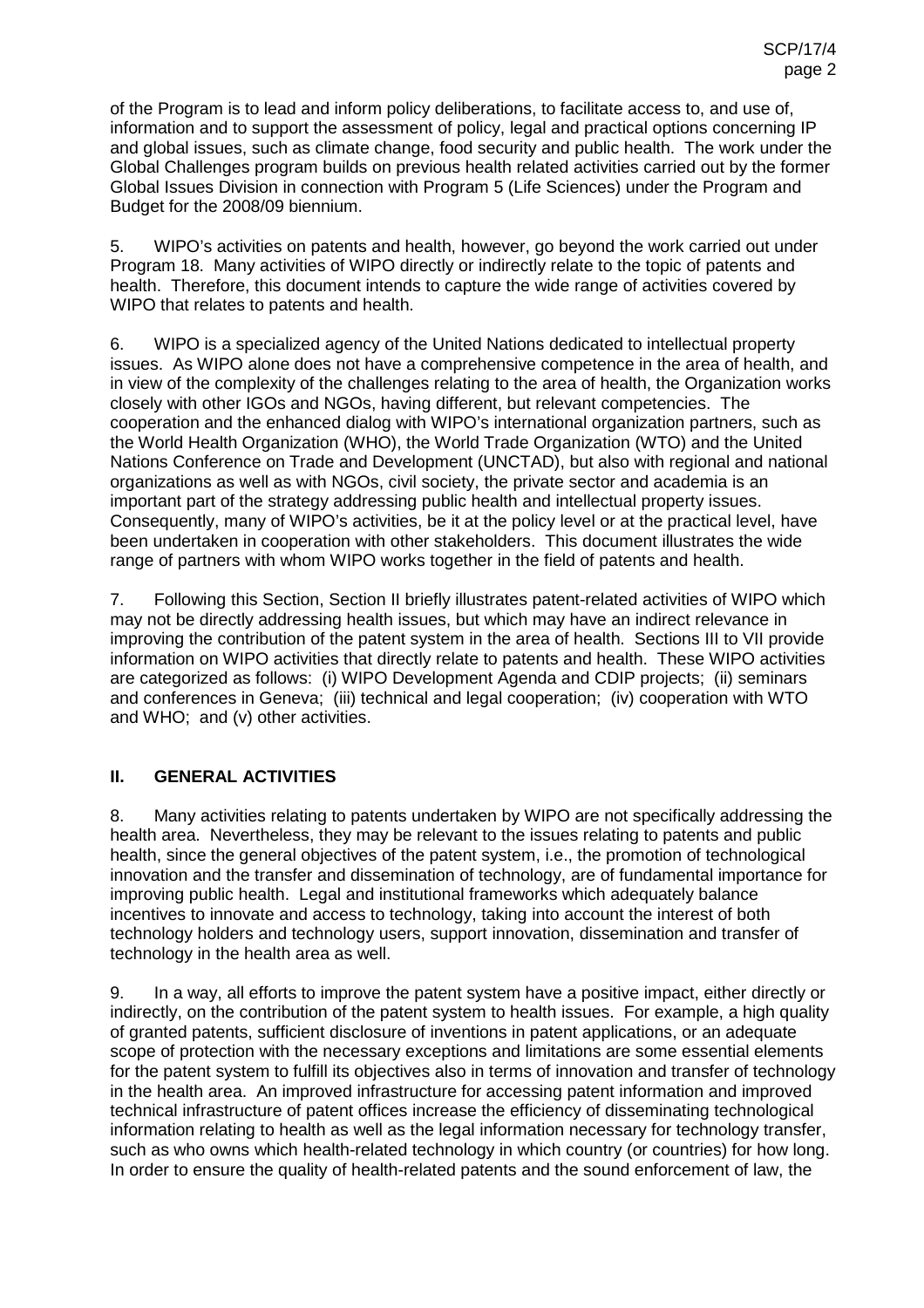capacity of patent officers, patent examiners, judges, enforcement officers and patent professionals, such as patent attorneys, needs to be constantly enhanced so that they are equipped with the necessary knowledge and skills in a fast-moving society. Therefore, it may be worth briefly mentioning those general activities relating to patents, carried out by WIPO, which may be relevant to health.

10. In the context of the SCP, the Committee agreed, at its sixteenth session, to establish a questionnaire on exceptions and limitations to patent rights. Answers received from Member States to this comprehensive questionnaire have been compiled in a document submitted to the seventeenth session of the SCP. The questionnaire includes certain exceptions and limitations that are often referred to in the discussions on health, such as compulsory licenses and government use, exhaustion of patent rights, research and experimental use exemptions and the exception relating to acts for obtaining regulatory approval from a governmental authority. In addition, the Committee also discusses issues concerning the quality of patents and transfer of technology.

11. As an international patent filing system, the well functioning of the Patent Cooperation Treaty (PCT) is important for the international patent system in all fields of technology, including technologies relating to health. Due to its global reach, the timeliness and quality of international work products under the PCT, such as the international publication of PCT international applications and the preparation of international search reports, written opinions and international preliminary examination reports, are an integral part of the factors that determine the quality of national and regional patent systems in many countries.

12. With respect to the development dimension of the topic "patents and health", the WIPO Development Agenda aims to ensure that development considerations form an integral part of WIPO's work. As such, it is a cross-cutting issue which touches upon all activities of WIPO, including those that relate to patents and health. Generally speaking, many Development Agenda recommendations address, for example: (i) the promotion of a fair balance between intellectual property protection and the public interest; (ii) consideration of the priority and the special needs of developing countries and least developed countries (LDCs); and (iii) flexibilities in international intellectual property agreements, which should be supportive of the development goals agreed within the United Nations system, including those contained in the Millennium Declaration. At the project level, for instance, the projects relating to transfer of technology, patents and the public domain (including consideration of national patent registry databases) and competition policy as well as the establishment and development of Technology and Innovation Support Centers (TISCs) have been carried out with a view to taking concrete steps that contribute to development. Indeed, public health is recognized as one of the key areas in many Development Agenda projects.

13. Since innovation, commercialization and transfer of technology are essential for the development of health-related technology and products, WIPO's activities in this area should also be mentioned. For instance, WIPO assists Member States in formulating national IP and innovation strategies and developing institutional intellectual property policies, including the establishment of transfer of technology offices in universities and public institutions. For the effective use of the intellectual property system for development in developing countries, LDCs and countries with economies in transition, WIPO has been organizing workshops and seminars on innovation and its commercialization, such as patent drafting, licensing and IP management. In addition, the activities specifically targeted to small and medium enterprises (SMEs) to successfully use IP for commercialization have been conducted through providing supportive information and organizing seminars, workshops etc. It is expected that those activities positively support innovation, commercialization and transfer of technology in the health area as well.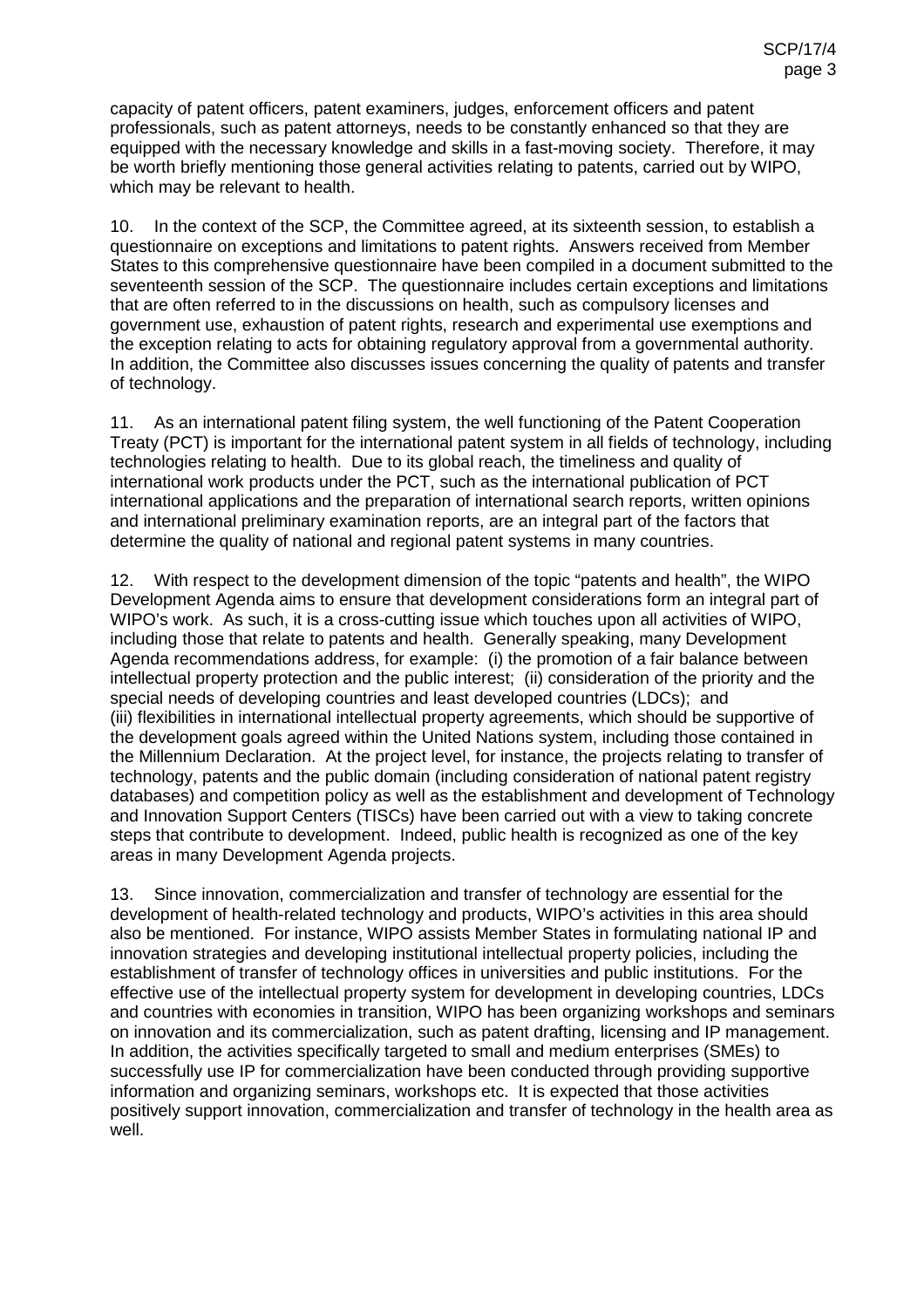14. Further, technical assistance and capacity building in other patent-related areas, such as legislative advice, training government officers and modernizing IT infrastructure of patent offices, are also part of the core activities of WIPO. A number of educational programs for enhancing the understanding of intellectual property issues, for example, summer schools, distance learning courses and Master programs are also conducted by WIPO.

15. Technologies relating to health can be very complex, and may require a high level of expertise in examining patent applications in that field. WIPO's International Cooperation on Examination (ICE) service, a remodeled service of the International Cooperation for Search and Examinations of Inventions (ICSEI), will explore the provision of coordination services and make arrangements between donor and requesting IP offices for delivery of search and examination reports on patent applications and for organizing training and other capacity building programs to develop skills in utilizing such reports.

16. Patent information, i.e., published patents (and published patent applications in many countries) as well as information associated with those patents (and patent applications), is an important source of valuable technical information as well as legal information about the ownership and the scope and term of patent protection, among others. With a view to facilitating access, retrieval, use and dissemination of patent information, including healthrelated patent information, the International Patent Classification (IPC) and WIPO standards have been constantly reviewed and developed by the relevant WIPO bodies. Further, information and communication technology has created opportunities for more effective access to the output of the patent system. In this regard, WIPO develops global IP databases (for example, PATENTSCOPE) and voluntary platforms (for example, "Access to Research for Development and Innovation" (aRDi) and "Access to Specialized Patent Information" (ASPI)); (ii) assists digitization of patent collections; and (iii) supports capacity building to facilitate the use of various patent information tools and databases.

17. Lastly, the WIPO Arbitration and Mediation Center offers alternative dispute resolution options for the resolution of international commercial disputes between private parties. Such dispute resolution mechanisms are available for solving disputes in the area of health, and indeed, 15% of arbitration and mediation cases filed with the Center were in the field of pharmaceuticals.<sup>1</sup>

## **III. DEVELOPMENT AGENDA AND CDIP PROJECTS**

18. While many Development Agenda recommendations and projects under the CDIP may be relevant to patents and health at the general level, the Patent Landscape Reports Project<sup>2</sup> specifically identifies public health as one of its priority areas. As an implementation of the Development Agenda project DA\_19\_30\_31\_01 ("Developing Tools for Access to Patent Information"), adopted by the CDIP at its fourth session, held from November 16 to 20, 2009 (document CDIP/4/6<sup>3</sup>), a series of patent landscape reports in the area of public health<sup>4</sup> is being prepared.

19. In particular, two patent landscape reports on the HIV antiretrovirals (Ritonavir and Atazanavir) have recently been published in cooperation with the Medicines Patent Pool and UNITAID.<sup>5</sup> These reports illustrate not only the diversity and interdependence of various

http://www.wipo.int/amc/en/center/caseload.html.<br>
http://www.wipo.int/patentscope/en/programs/patent\_landscapes/pl\_about.html.<br>
http://www.wipo.int/edocs/mdocs/mdocs/en/cdip\_4/cdip\_4\_6.pdf.<br>
http://www.wipo.int/patentscope

http://www.wipo.int/patentscope/en/programs/patent\_landscapes/reports/atazanavir.html.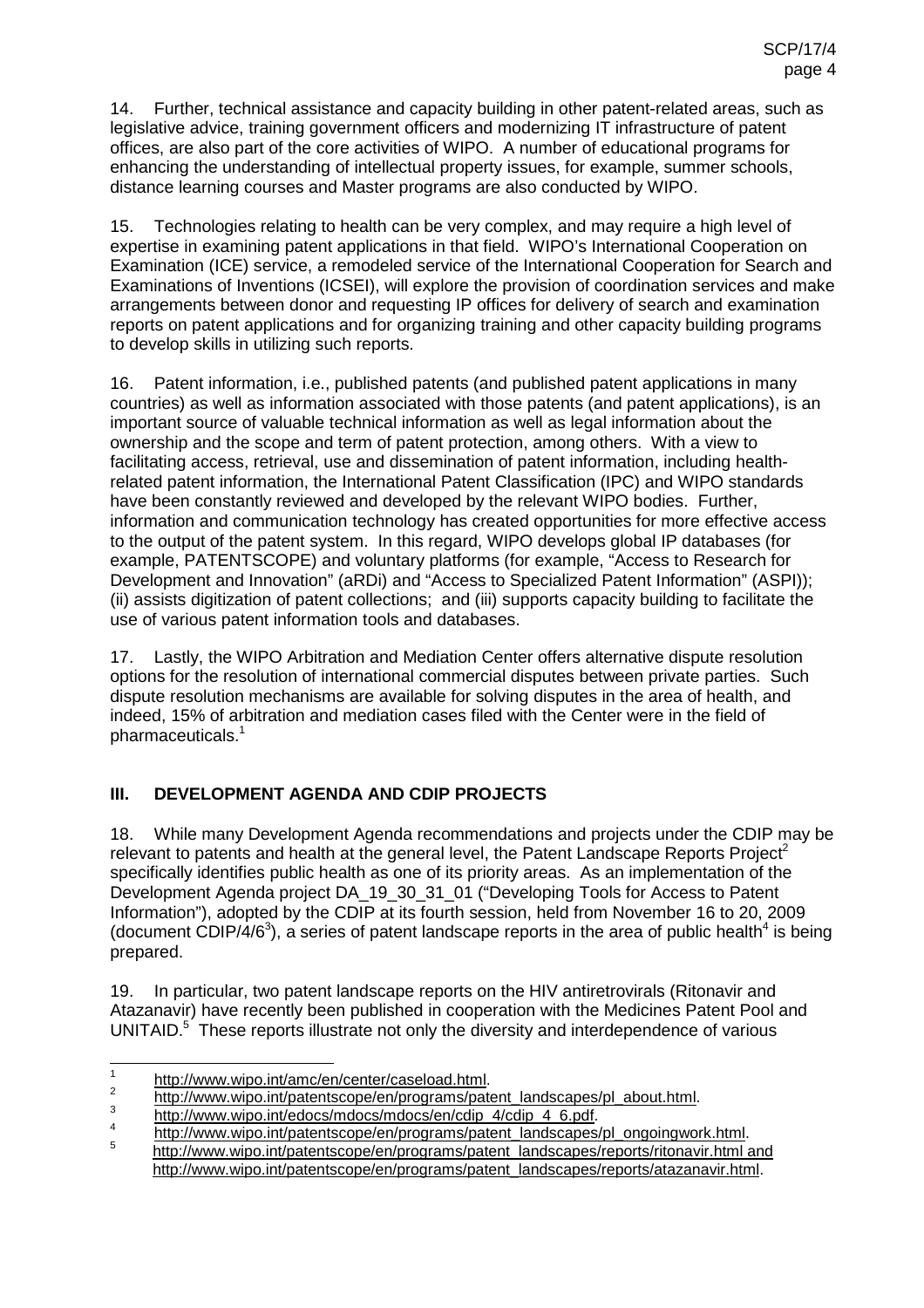patents related to this compound, but also the various approaches for studying drug developments through patents. They also constitute examples of access to and utilization of patent information. The patent landscape report related to Ritonavir identifies a number of innovation tracks that spun off from the first Ritonavir patent application. These innovation tracks illustrate the continuation of important protection related to Ritonavir, as subsequent generations of patents continue to narrow the scope of protection while still maintaining protection from the first Ritonavir patent. The report also includes an analysis of statistical trends. The Atazanavir patent landscape report additionally illustrates various patent search methodologies, using various proprietary and non-proprietary indexing systems, showcasing the challenges related to the different chemical, clinical, manufacturer, generic and brand designations which may be used to identify a specific chemical compound.

20. Further, in the framework of the collaboration of WIPO with the WHO cluster on Innovation, Information, Evidence and Research (IER), a patent landscape report on vaccines currently under preparation intends to contribute to the implementation of several of the eight elements of the Global Strategy and Plan of Action on Public Health, Innovation and Intellectual Property (GSPOA) of WHO. The report will provide an overview of patenting activity in the area of vaccines by means of a statistical analysis, complemented by a separate section on patenting related to vaccines for three selected diseases of high economic and health burden importance: (i) streptococcus pneumonia conjugate vaccines; (ii) typhoid conjugate vaccines; and (iii) influenza vaccines. The first two of the selected diseases are targets for facilitated technology transfer to developing country vaccine manufacturers, and the third, while being well-known and already a target of technology transfer, is a disease of immense public health importance for which there appears to be a wide range of patents being applied for. The report will include a special focus on the respective patenting activity in the emerging economies of Brazil, China and India. A further patent landscape report in the area of disabilities is envisaged

21. In the framework of actions for implementation of recommendation 14 under the WIPO Development Agenda, two documents describing patent-related flexibilities in the multilateral legal framework and their legislative implementation at the national and regional level (documents CDIP/5/4 Rev. and CDIP/7/3) were submitted to the CDIP. These documents examine the implementation and use of flexibilities in national/regional laws and regulations, including flexibilities relating to compulsory licenses and government use, exhaustion of rights, research exemption, regulatory review exception, transitional periods and the patentability of substances existing in nature, among others.

## **IV. SEMINARS AND CONFERENCES IN GENEVA**

22. Since 2007, WIPO has organized a series of Life Sciences Symposia, inviting speakers who represent a wide range of stakeholders, including organizations, policymakers, government agencies, legislators, delegates, and civil society actors. The symposia provided a forum for exchanging information and experiences in making use of the intellectual property system in life sciences. They explicitly did not aim at assessing or influencing discussions in any other forum and, therefore, did not produce any formal outcome.

Those which are most relevant to public health include:

- IP and Bioethics; September 4, 2007:<sup>6</sup> The Symposium looked at implications of intellectual property rights and their ethical underpinnings. WIPO has been an active member of the UN Inter-Agency Committee on Bioethics (UNIACB) since its inception. The Committee provides a forum for debate and exchange of information in the field of bioethics and related issues and promotes coordination and cooperation among UN

<sup>6</sup> http://www.wipo.int/meetings/en/2007/lifesciences/sym\_bioethics/.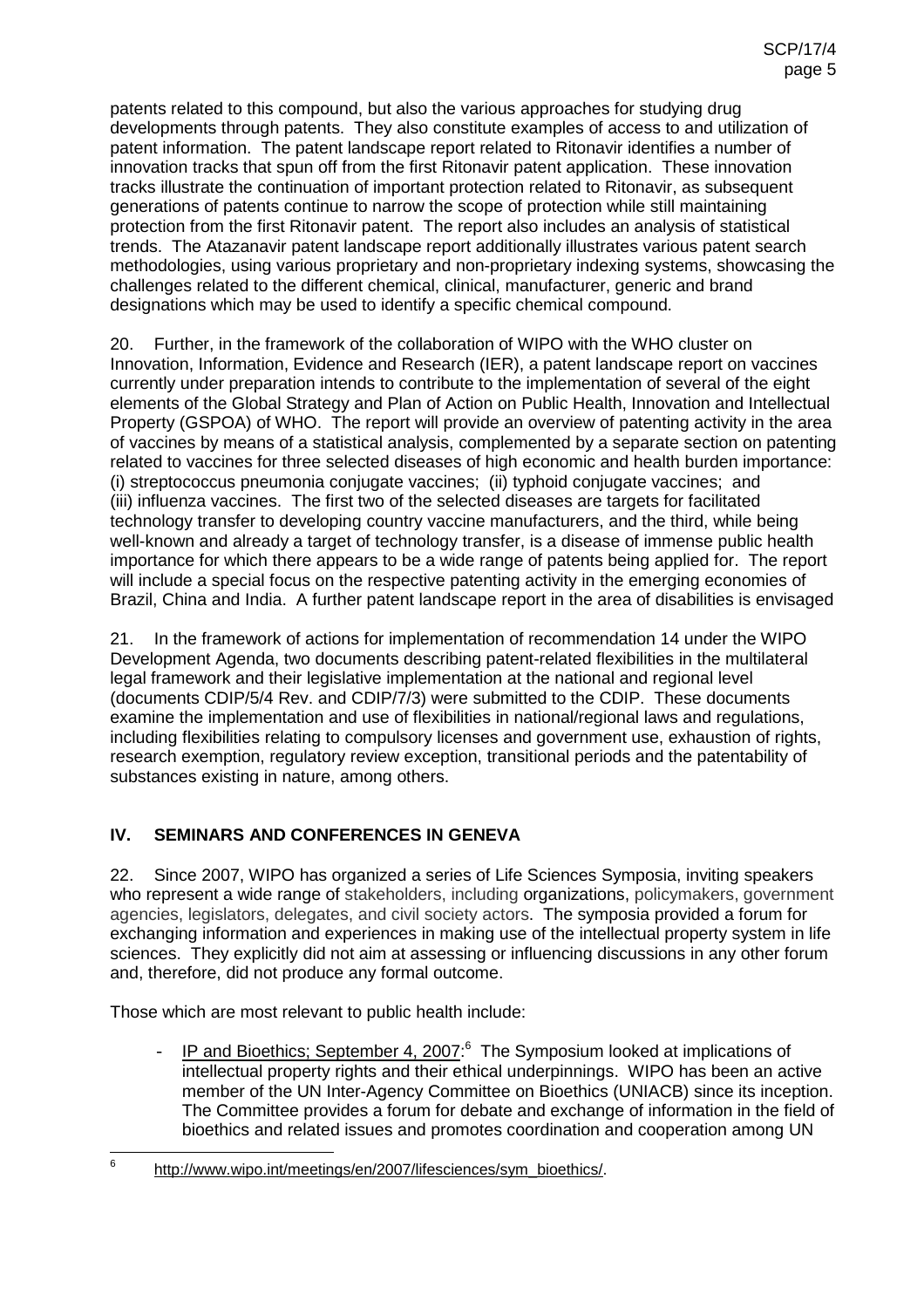agencies and other regional and international inter-governmental groups that deal with the field of bioethics. WIPO has also prepared an issues paper "Intellectual Property and Bioethics An Overview" which is published on WIPO's website.<sup>7</sup>

- Current Issues in Intellectual Property and Public Health, September 19, 2007:<sup>8</sup> A half-day Symposium in which representatives of WIPO Member States (Chile, France, Thailand), WHO, WTO, the International Federation of Pharmaceutical Manufacturers and Associations (IFPMA) and Médecins sans frontières (MSF) (Doctors without Borders) discussed current issues in the area of IP and public health.
- Intellectual Property and Life Sciences Regulations, November 16, 2007:<sup>9</sup> Organized by WIPO in cooperation with the Stockholm Network, this Symposium discussed the IP dimension of protecting regulatory data related to pharmaceutical and agricultural products. It addressed exceptions to patent rights for regulatory processes, the grant of patent term extensions to compensate for regulatory requirements, and the challenge of regulating new technologies as well as biological pharmaceuticals and diverse approaches to linking patent protection with regulatory approval mechanisms.
- Public Policy Patent Landscaping in the Life Sciences, April 7 and 8, 2008:<sup>10</sup> Organized in cooperation with the Food and Agriculture Organization (FAO), this Symposium included a peer review of a WIPO-FAO Patent Search Project on plant genetic resources for food and agriculture and a comparative review of public policy patent landscaping in other fields of life sciences, with a special focus on public health landscaping.
- Public Sector Intellectual Property Management, December 15, 2008:<sup>11</sup> This Symposium explored different national approaches, institutional policies and publicprivate partnerships in public sector management of IP in the life sciences. The speakers included representatives from WIPO Member States (Cuba, Germany, South Africa, United States of America), the International Centre for Genetic Engineering and Biotechnology (ICGEB), WHO, the Medicines for Malaria Venture (MMV) and the Drugs for Neglected Diseases Initiative (DNDI).
- Symposium on Future Challenges of International Law: the Way Forward in Patenting Biotechnology, November 25, 2009:<sup>12</sup> Organized in cooperation with the University of Berne and the World Trade Institute (WTI), this Symposium addressed the interface between biotechnology, IP rights and international trade, and explored options for the international patent system following the WTO Doha Round. The Swiss National Centre of Competence in Research (NCCR) presented work conducted in the framework of its International Trade Project on Biotechnology. The program presented aspects of human genetic resources, human rights, ethics and practical research issues which are of particular relevance also in the debate on public health and health related biotechnology research. The Symposium looked as well at future challenges regarding the international regulation of IP rights and biotechnology from the WIPO and WTO perspectives.

http://www.wipo.int/export/sites/www/freepublications/en/life\_sciences/932/wipo\_pub\_b932ipb.pdf<br>
http://www.wipo.int/meetings/en/2007/lifesciences/sym\_health/.<br>
http://www.wipo.int/meetings/en/2007/lifesciences/sym\_regulat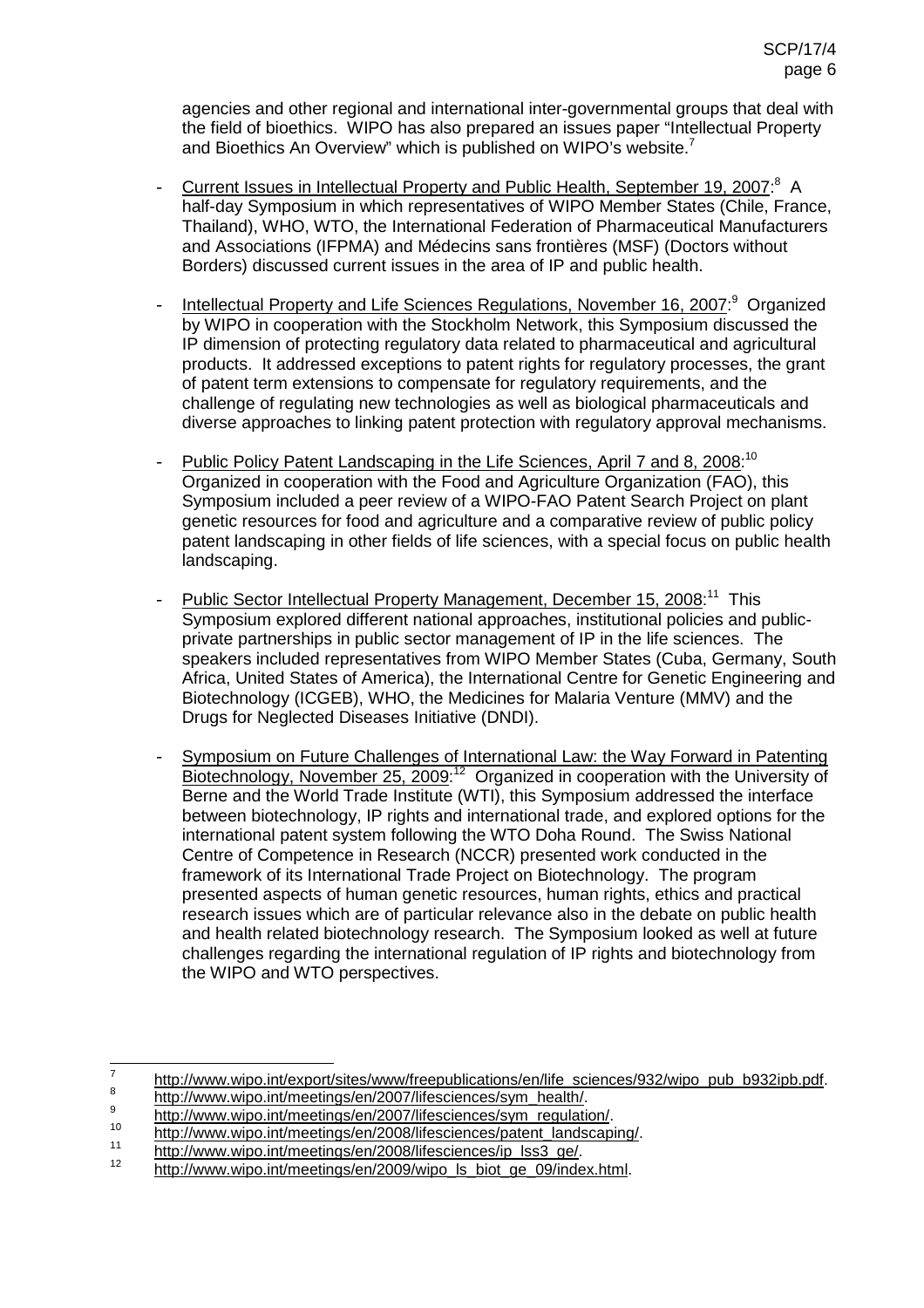- The Evolution of the Regulatory Framework on Pharmaceutical Test Data, February 8, 2010<sup>:13</sup> This Symposium focused on legal practice and experience in test data protection in the pharmaceutical industry. Participants included representatives of intergovernmental organizations, regulatory agencies and industry.

23. In addition, during the last decade, the topic of patents and health has been frequently addressed in the conferences organized by WIPO, such as: (i) Conference on the International Patent System, March 25 to 27, 2002, Geneva; (ii) International Seminar on Intellectual Property and Development, May 2 and 3, 2005, Geneva;<sup>14</sup> and (iii) Open Forum on the Draft Substantive Patent Law Treaty (SPLT), March 1 to 3, 2006, Geneva.<sup>15</sup> More recently, a Conference on Intellectual Property and Public Policy Issues, held on July 13 and 14, 2009, in Geneva,<sup>16</sup> addressed issues relating to the interface of intellectual property with other areas of public policy, including health. With respect to public health, the participants discussed issues such as how to strengthen multilateral cooperation, how to promote access to medicines though balancing patent rights and responsibilities and what are innovation models that meet the challenges of neglected diseases.

## **V. TECHNICAL COOPERATION**

## TECHNICAL ASSISTANCE

24. All technical assistance activities relating to patents are also relevant to innovation, dissemination and transfer of technology in the area of health in the general sense, and are carried out in accordance with the spirit of the Development Agenda recommendations. Some of the most recent events organized by WIPO in cooperation with national authorities, which specifically addressed health issues, $17$  are highlighted as follows:

- WIPO Seminar for Certain Arab Countries on Facilitating Access to Innovative Pharmaceuticals through the Creative Implementation of International Industrial Property Obligations, May 11 to 13, 2009, Muscat, Oman: The seminar was organized in cooperation with the Ministry of Health of the Sultanate of Oman, and its objective was comprised in the scope of recommendation 22 of the Development Agenda. The purpose of the seminar was to discuss with a number of member States the impact of intellectual property on national public policies related to the promotion of access to pharmaceuticals, namely, the encouragement of the establishment of local generic industries without undermining the incentive effect for research-based companies.
- Workshop on Intellectual Property Business Strategies in the Pharmaceutical Industry and Training for Trainers on IP Business Strategies, May 18 to 22, 2009, Rio de Janeiro, Brazil: The Workshop was organized in cooperation with the National Institute of Industrial property of Brazil and Fundaçao Oswaldo Cruz. The Workshop implemented an initiative that stimulated the sharing of best practices on commercialization of IP results.
- Training Course on Intellectual Property Strategies in the Health and Pharmaceutical Sector, June 8 to 12, 2009, Havana, Cuba: This Training Course implemented an

<sup>13&</sup>lt;br>
http://www.wipo.int/meetings/en/2010/wipo\_ip\_lss1\_ge\_10/.<br>
http://www.wipo.int/meetings/en/details.jsp?meeting\_id=7523.<br>
http://www.wipo.int/meetings/en/2006/scp\_of\_ge\_06/.<br>
http://www.wipo.int/meetings/en/2009/ip\_gc\_g found in Chapter VI.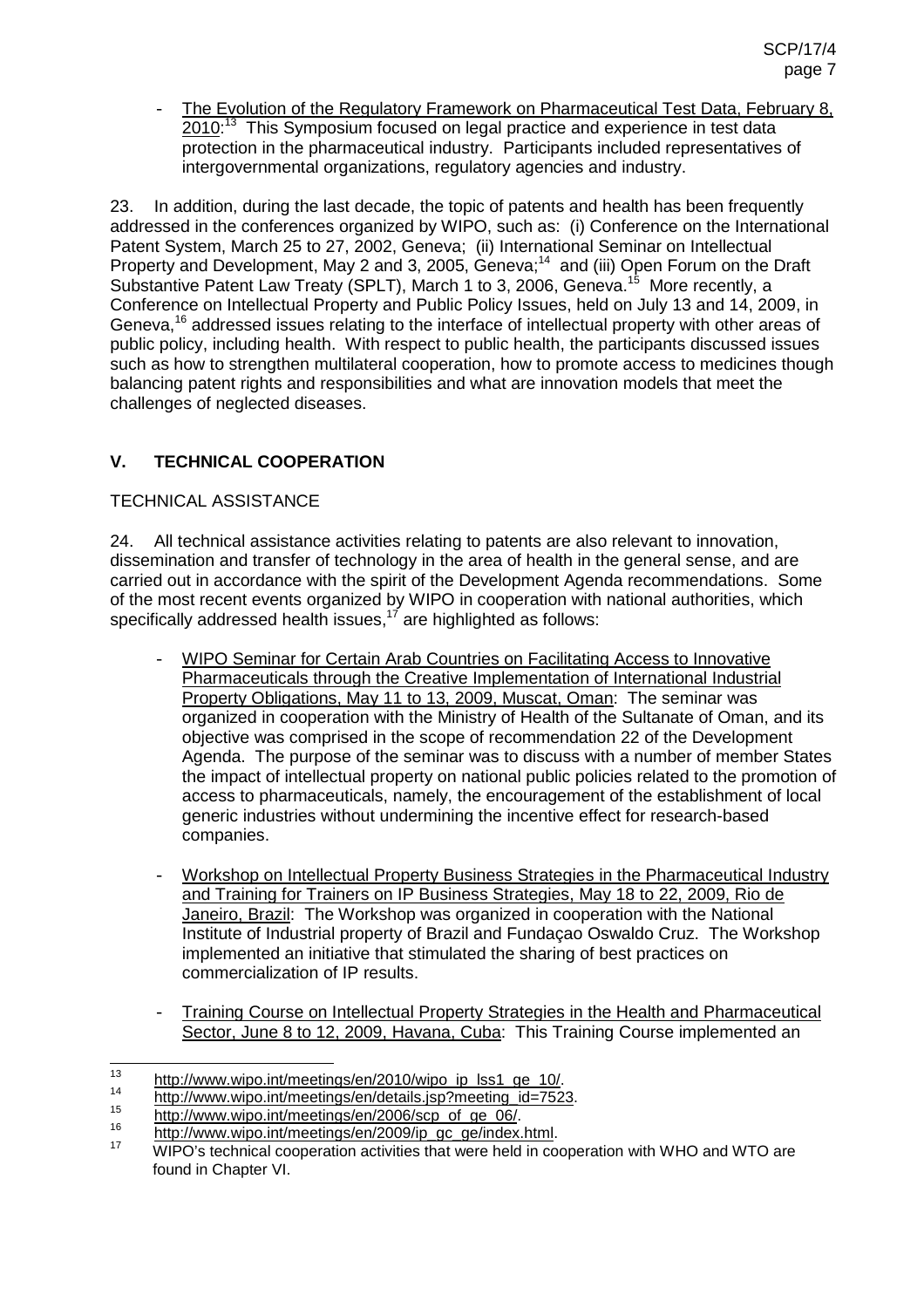initiative that stimulates the sharing of best practices on commercialization of IP results in the health and pharmaceutical sector.

- The WIPO Regional Seminar on Intellectual Property, Software and E-Health: Trends, Issues, Prospects, June 3 and 4, 2010, Kigali, Rwanda: In the context of e-heath, the Seminar looked at intellectual property issues relating to software, including the patentability of software-implemented inventions.
- WIPO National Seminar on the Role of Patents and Intellectual Property Rights (IPRs) in Medical and Pharmaceutical Science, Technology Transfer and Commercialization, April 26 to 28, 2010, Tehran, Islamic Republic of Iran: The Seminar was organized in cooperation with the State Organization for Registration of Deeds and Properties and the Tehran University of Medical Sciences. It provided information to, and enhanced the awareness of, professors, students and researchers in the field of medical and pharmaceutical sciences**,** concerned officials and experts on the basic principles of intellectual property rights, technology transfer and commercialization in medical and pharmaceutical science.
- WIPO Sub-Regional Workshop for Central American Countries and the Dominican Republic on the Legal Impact of FTAs on Industrial Property Laws, December 15 and 16, 2010, Panama: The objective of this regional workshop was to analyze the impact of the Regional Free Trade Agreements in the national law of Central American countries, as well as to hold consultations with those countries on the future revision of their legal frameworks.
- WIPO National Workshop on Industrial Property, the TRIPS Agreement and Flexibilities, April 3 to 7, 2011, Damascus, Syrian Arab Republic: The Seminar was part of the on going process of the accession of the Syrian Arab Republic to the WTO. The program covered, among others, the multilateral legal framework and flexibilities available in a patent law, such as the patentable subject matter, exceptions and limitations and the transitional period.
- Regional Workshop on Innovation, IP Asset Management and Successful Technology Licensing (IP and Pharmaceuticals), December 2011, Muscat, Oman (to be organized in cooperation with the Islamic Development Bank (IDB)).

25. In addition, a number of policy forums organized by WIPO included discussions on intellectual property and public health issues. For example, during the International Conference on IP and Development, held from October 17 to 19, 2010, in Alger, Algeria, several topics discussed covered issues concerning patents and health. Further, WIPO organized high-level forums for LDCs that included discussions on intellectual property and public health issues, among others. WIPO Regional Forums on the Use of Intellectual Property for Development for the English speaking African LDCs, for French speaking African LDCs, for Portuguese speaking LDCs and for Asia and the Pacific LDCs were held between December 2009 and November 2010. A Ministerial Declaration adopted during the High-Level Ministerial Conference organized by WIPO on the occasion of the Fourth United Nations Conference for the Least Developed Countries (UN LDC IV), held from May 9 to 13, 2011, in Istanbul, Turkey, sought to capture the deliberations and recommendations of all thematic issues that had been discussed at the above Regional Forums.

26. Moreover, the WIPO Academy organizes a number of educational programs which also contains the topic of patents and health,<sup>18</sup> for example:

<sup>&</sup>lt;sup>18</sup> Other colloquia and courses organized with WTO are found in paragraph 40.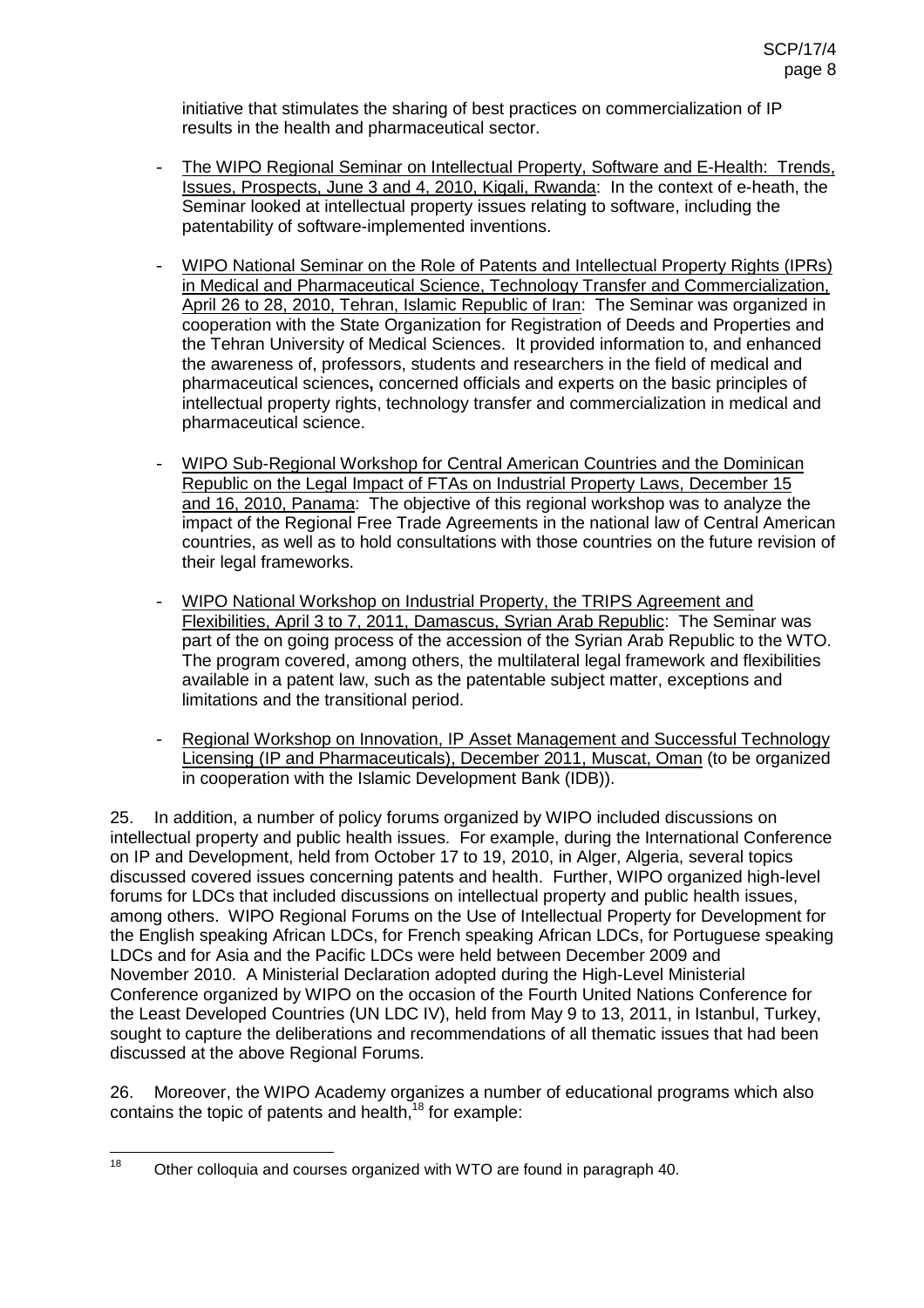- Master of Laws (LLM) in Intellectual Property, Turin, Italy;
- Master in Intellectual Property, Mutare, Zimbabwe;
- Master of Laws in Intellectual Property, Yaounde, Cameroon;
- WIPO Summer Schools on Intellectual Property (Geneva, Dubrovnik, Daejeon, Odessa, Saint Petersburg, Washington D.C., Mexico-City, Sao Paulo, Cape Town, Suva);
- WIPO-Sweden Advanced Training Course on Industrial Property in the Global Economy, Stockholm, Sweden.

## LEGISLATIVE ADVICE AND FLEXIBILITIES

27. Upon request by its Member States, WIPO provides legislative assistance and policy advice in relation to national patent laws and regulations. The assistance provided includes advice on the proper utilization of flexibilities available within the multilateral legal system. In particular, legislative advice relating to the implementation of the Agreement on the Trade-Related Aspects of Intellectual Property Rights (TRIPS Agreement) is underpinned by the provisions of the Agreement between WIPO and WTO which entered into force on January 1, 1996. Such advice includes the implementation of the Doha Declaration on the TRIPS Agreement and Public Health, the Decision of the WTO Members on the "waiver" in 2003 and the subsequent amendment of the TRIPS Agreement at the national and regional levels.

28. During the period from June 2009 to June 2011, WIPO has provided legislative and policy advice in response to requests from the authorities of 18 countries<sup>19</sup> and one regional body.<sup>20</sup> The advice generally covers all fields realting to the patent, utility model and trade secret systems. Among them, those that are closely related to health policies include, for example, the effective implementation of a patent system that promotes innovation; the identification of patentable subject matter and the use of available flexibilities, i.e., medical inventions (surgical, therapeutic and diagnostic methods); and the scope of the patent rights and its exceptions and limitations, i.e., research and regulatory review exceptions. Further, advice was also provided with respect to different options available under the multilateral legal instruments, namely, the recourse to compulsory licences, the identification of the proper level of exhaustion, the use of general transitional periods for certain countries (LDCs) or object specific transitional periods (i.e., pharmaceutical and agricultural chemical products), the adoption of the prosecution system for patent applications and ways and means for its enforcements. In certain cases, requests are more focused on the assessment of the compatibility of a given law with a treaty that the country is going to join or of a number of flexiblities, including health-related ones, implemented under the law of a given country. Frequently, Member States pay particular policy attention to the protection of test data, either because of general TRIPS commitments or due to more precise obligations under bilateral or regional agreements.

29. During the period mentioned above, the following activities have been undertaken by WIPO with respect to legislative and policy advice in the area of patents: (i) the elaboration of 22 comments on draft laws prepared by Member States and submitted for WIPO comments; (ii) six draft laws were prepared by WIPO and sent for the authorities' consideration; (iii) eight short-term missions on legislative advice for consultations in capitals with competent authorities and stake holders; (iv) two consultation meetings with authorities at the WIPO Headquarters in

<sup>19</sup> Bangladesh, Bosnia and Herzegovina, Cook Island, Colombia, Dominican Republic, Ecuador, Egypt, Jamaica, Grenada, Iraq, Lebanon, Lithuania, Maldives, Mauritious, Nigeria, Sudan, Yemen and United Arab Emirates.<br><sup>20</sup> Common Market for Eastern and Southern Africa (COMESA).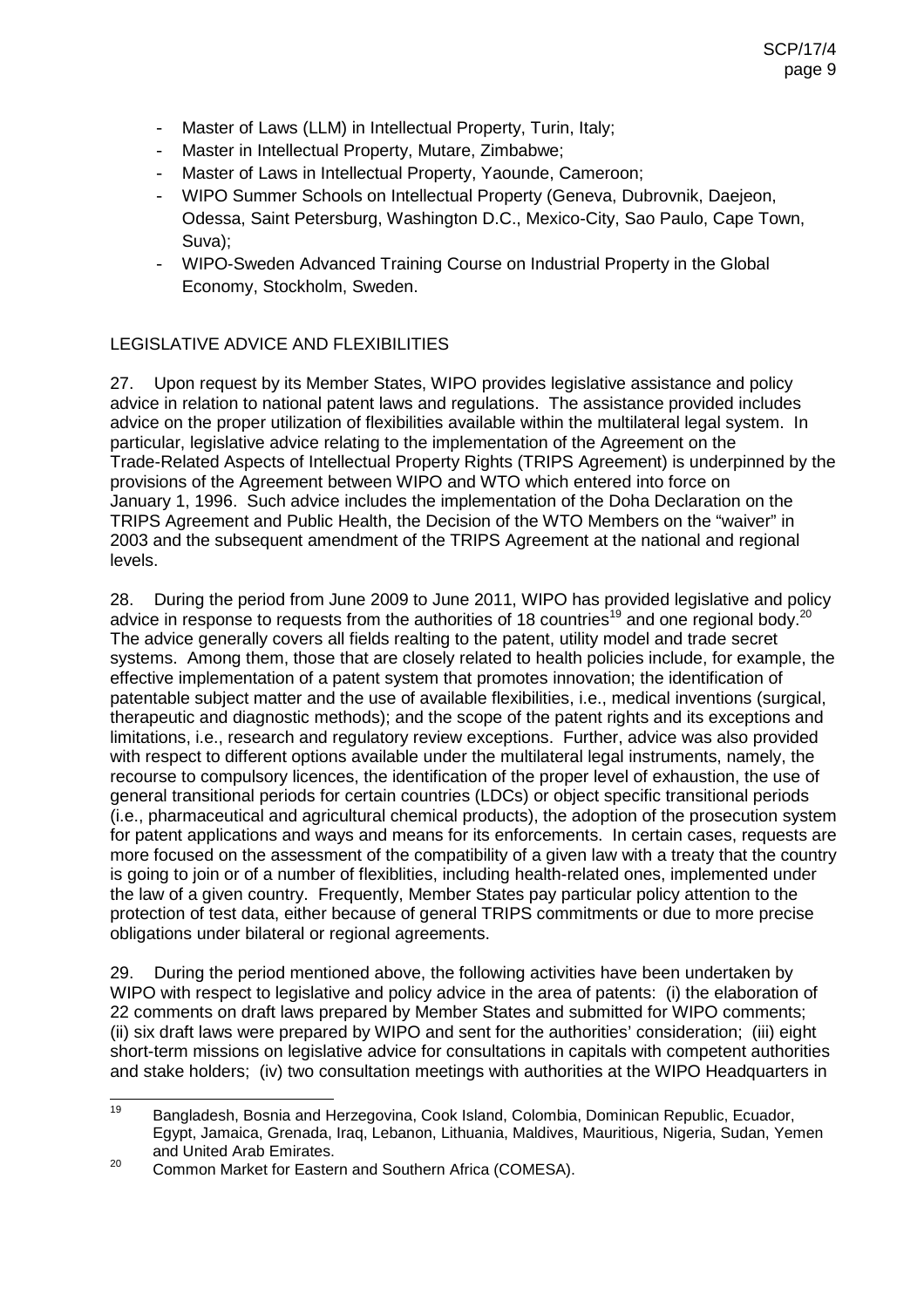Geneva; and (v) the preparation of documents CDIP/5/4 Rev. and CDIP/7/3 (see paragraph 21) which have been useful materials for the provision of legislative advice.

30. During the sixth session of the CDIP, the request was made to provide regional seminars, and to ensure or facilitate the exchange of practical experiences among Member States in the implementation of flexibilities. Consequently, WIPO organized a Regional Seminar on the Effective Implementation and Use of Several Patent-Related Flexibilities, $21$  jointly with the Department of Intellectual Property of Thailand (DIP), from March 29 to 31, 2011, in Bangkok, Thailand. The Regional Seminar was attended by 23 participants from 16 countries of Asia and the Pacific region, in addition to local participants from Thailand. Speakers included two regional speakers (from Singapore and the Philippines) and two representatives from the private sector (from a Japanese generic pharmaceutical industry association and a research-based pharmaceutical industry association from Thailand).

### LEGAL STATUS SERVICE

31. Upon request from developing countries, LDCs or competent intergovernmental or nongovernmental organizations, WIPO provided, in cooperation with relevant national and regional patent offices, legal status information, as follows:

- Legal status information on a number of patents related to antiretroviral medicines in some national developing countries' jurisdictions was made available to the Medicines Patent Pool. The data provided assisted the Medicines Patent Pool to verify and publish this information on its Patent Status Database for Selected HIV Medicines.<sup>22</sup>
- Patent information related to Moxifloxacin, an antibiotic used against multi-drug resistant tuberculosis (MDR TB), was provided for the StopTB Partnership in order to facilitate the procurement process for a clinical trial using Moxifloxacin in Vietnam.

## TECHNOLOGY PLATFORMS

32. In order to facilitate the sharing of knowledge and the adaptation, transfer and diffusion of technologies, WIPO has been developing platforms that build on partnerships and collaborations between technology holders and technology users. In the area of health, WIPO Re:Search – Sharing Innovation in the Fight Against Neglected Tropical Diseases<sup>23</sup> was formed in 2011, and creates a partnership among WIPO, pharmaceutical companies, research and academic institutions and a non-governmental organization, BIO Ventures for Global Health. It provides access to intellectual property for pharmaceutical compounds, technologies, and – most importantly – know-how and data available for research and development for neglected tropical diseases, tuberculosis and malaria. WIPO Re:Search creates a searchable, public database of available intellectual property assets and resources to facilitate new partnerships and to support organizations that conduct research on treatments for neglected tropical diseases, tuberculosis and malaria.

33. In addition, WIPO is developing a web-based patent data retrieval environment that provides access to patent information related to essential health-related technologies on a jurisdiction-by-jurisdiction basis with the working title "WIPO Essential". Improving access to

 $21$  Discussions primarily covered five distinct topics, namely, (i) patentable subject matter; (ii) compulsory licenses; (iii) exhaustion of rights; (iv) research exemption; and (v) regulatory

review exception.<br>
22 http://www.medicinespatentpool.org/LICENSING/Patent-Status-of-ARVs.<br>
23 http://www.wiporesearch.org.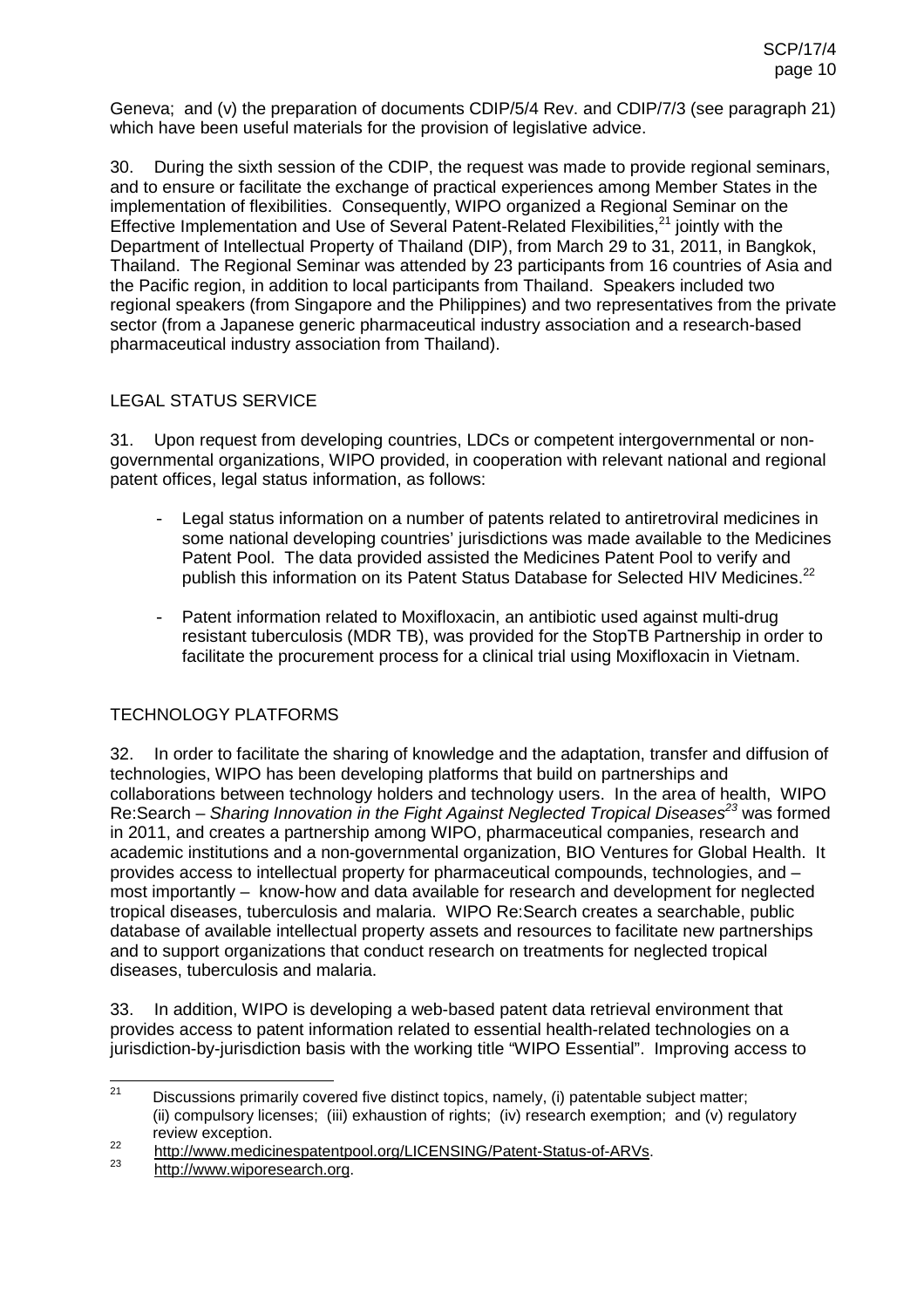pertinent patent information is the key to devising appropriate health programs and making effective policy decisions that enhance access and delivery in developing countries. The primary objective of WIPO Essential is to enable relevant users to access pertinent patent information on essential health-related technologies so that users will be able to engage in informed discussions, debates and communication relating to access and delivery of such technologies in developing countries.

## **VI. COOPERATION WITH WHO AND WTO**

### COOPERATION WITH WHO

34. WIPO has been actively participating in WHO meetings and providing substantive inputs with respect to intellectual property and innovation issues.

### (a) WHO Commission on Intellectual Property Rights, Innovation and Public Health (CIPIH)

35. WIPO had been invited to provide preliminary comments during the process of the Commission on Intellectual Property Rights, Innovation and Public Health (CIPIH). Following this invitation, the WIPO Secretariat made a presentation entitled "Intellectual property rights, innovation and public health: prospective WIPO inputs" at the WHO CIPIH on April 5, 2004.<sup>24</sup> Further, a document entitled "Preliminary Comments of WIPO to the WHO Commission on Intellectual Property Rights, Innovation and Public Health" <sup>25</sup> and a document "Follow-on Innovation and Intellectual Property" <sup>26</sup> were submitted to WHO.

#### (b) Intergovernmental Working Group on Public Health, Innovation and Intellectual Property (IGWG)

36. In 2006, the 59<sup>th</sup> World Health Assembly (WHA) established the IGWG with the mandate to prepare a Global Strategy and Plan of Action on Public Health, Innovation and Intellectual Property (GSPOA) to secure an enhanced and sustainable basis for needs-driven, essential health research and development relevant to diseases that disproportionately affect developing countries, proposing clear objectives and priorities for research and development, and estimating funding needs in this area<sup>27</sup>. The WIPO Secretariat participated, as an observer, in all meetings of the IGWG and the related sessions of the WHO Executive Board (WHO EB) and the WHA.

#### (c) Global Strategy and Plan of Action on Public Health, Innovation and Intellectual Property  $(GSPOA)^{28}$

37. The GSPOA requested the WHO Director-General "to coordinate with other relevant intergovernmental organizations, including WIPO and WTO, to effectively implement the global strategy and plan of action."<sup>29</sup> The three organizations meet regularly, exchange information on their respective work programs and discuss and plan, within the possibilities of their respective mandates and budgets, common activities. The coordination is intended to ensure the exchange of data, experiences and other information and best use of the available resources.

http://www.who.int/intellectualproperty/events/WIPO.pdf.<br>
http://www.wipo.int/export/sites/www/patentscope/en/lifesciences/pdf/who\_comments.pdf.<br>
http://www.wipo.int/export/sites/www/patentscope/en/lifesciences/pdf/who\_wip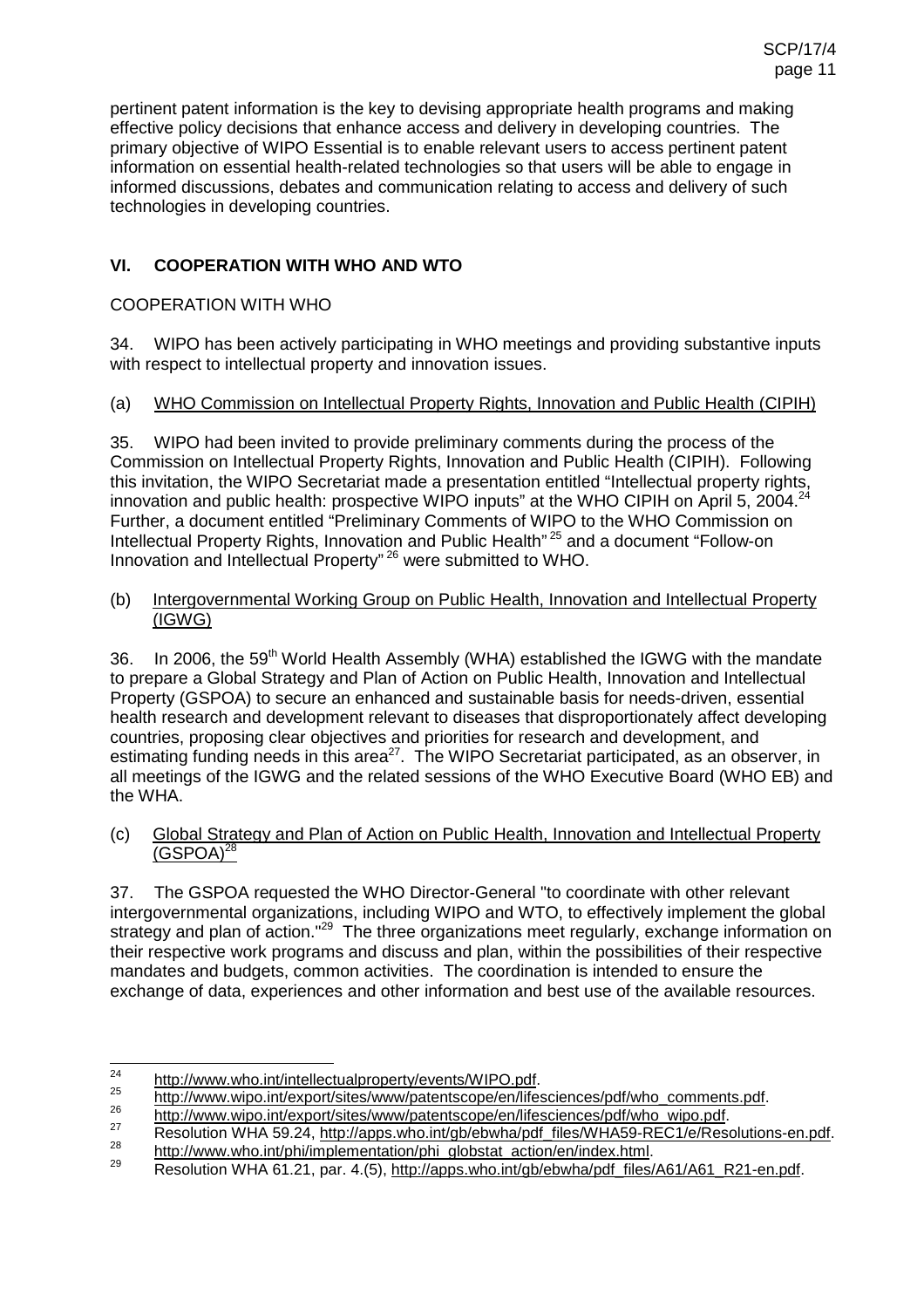#### (d) Pandemic Influenza Preparedness: Sharing of Influenza Viruses and Access to Vaccines and other Benefits (PIP)

38. WIPO was invited, as an observer, to a number of WHO meetings relating to the WHO negotiation process on "Pandemic Influenza Preparedness: Sharing of Influenza Viruses and Access to Vaccines and other Benefits" (PIP). In this context, based on WHA Resolution 60.28, WHO requested WIPO to prepare an expert paper. This expert paper provided the background to the WHO Report on "Patent issues related to influenza viruses and their genes" (document A/PIP/IGM/3), submitted to the WHO "Intergovernmental Meeting on Pandemic Influenza Preparedness: Sharing of Influenza Viruses and Access to Vaccines and Other Benefits", held from November 20 to  $23$ , 2007, in Geneva. The Paper is published on the WIPO website<sup>30</sup> and, together with an Annex containing a "Patent Landscape for the H5 virus", on the WHO website.<sup>31</sup>

39. In December 2010, WHO Member States requested the WHO Director-General to seek information from WIPO on Pandemic Influenza Preparedness-related patents to support the WHO "Open-Ended Working Group of Member States on Pandemic Influenza Preparedness: Sharing of Influenza Viruses and Access to Vaccines and other Benefits (OEWG)". WIPO prepared this report, and presented it to the meeting of the OEWG in April 2011. The report is published on the WHO website $^{32}$  and on the WIPO website.  $^{33}$ 

## WHO-WIPO-WTO TRILATERAL COOPERATION

40. The participation of WIPO and WTO, as observers, in the WHO negotiation processes has over time contributed to build up and enhance a well working relationship between the three organizations on issues around public health, intellectual property and trade. This working relationship, supported by Development Agenda Recommendation 40 to intensify cooperation on IP related issues with UN agencies, matured into an informal, practical and well functioning trilateral cooperation between WHO, WIPO and WTO at the working level, whereby the three organizations meet regularly, exchange information on their respective work programs and discuss and plan, within the possibilities of their respective mandates and budgets, common activities. The trilateral cooperation is intended to contribute to enhancing the empirical and factual information basis for policy makers and supporting them in addressing intellectual property issues in relation to public health.

41. In the specific context of the trilateral cooperation, the following events have been organized:

- Joint Technical Symposium on Access to Medicines: Pricing and Procurement Practices, July 16, 2010<sup>34</sup> This Symposium presented in a factual manner the experiences of international and regional agencies in the pricing and procurement of medicines as important determinants of access.
- Workshop on Patent Searches and Freedom to Operate, February 17, 2011:<sup>35</sup> The workshop introduced participants to the basic concepts of how to do patent searches and freedom to operate analysis.

<sup>30&</sup>lt;br>
http://www.wipo.int/export/sites/www/patentscope/en/lifesciences/pdf/influenza.pdf<br>
http://www.who.int/csr/disease/avian\_influenza/wipo\_ipdoc/en/.<br>
http://www.who.int/csr/disease/influenza/Influenza\_FullReport\_01Apr201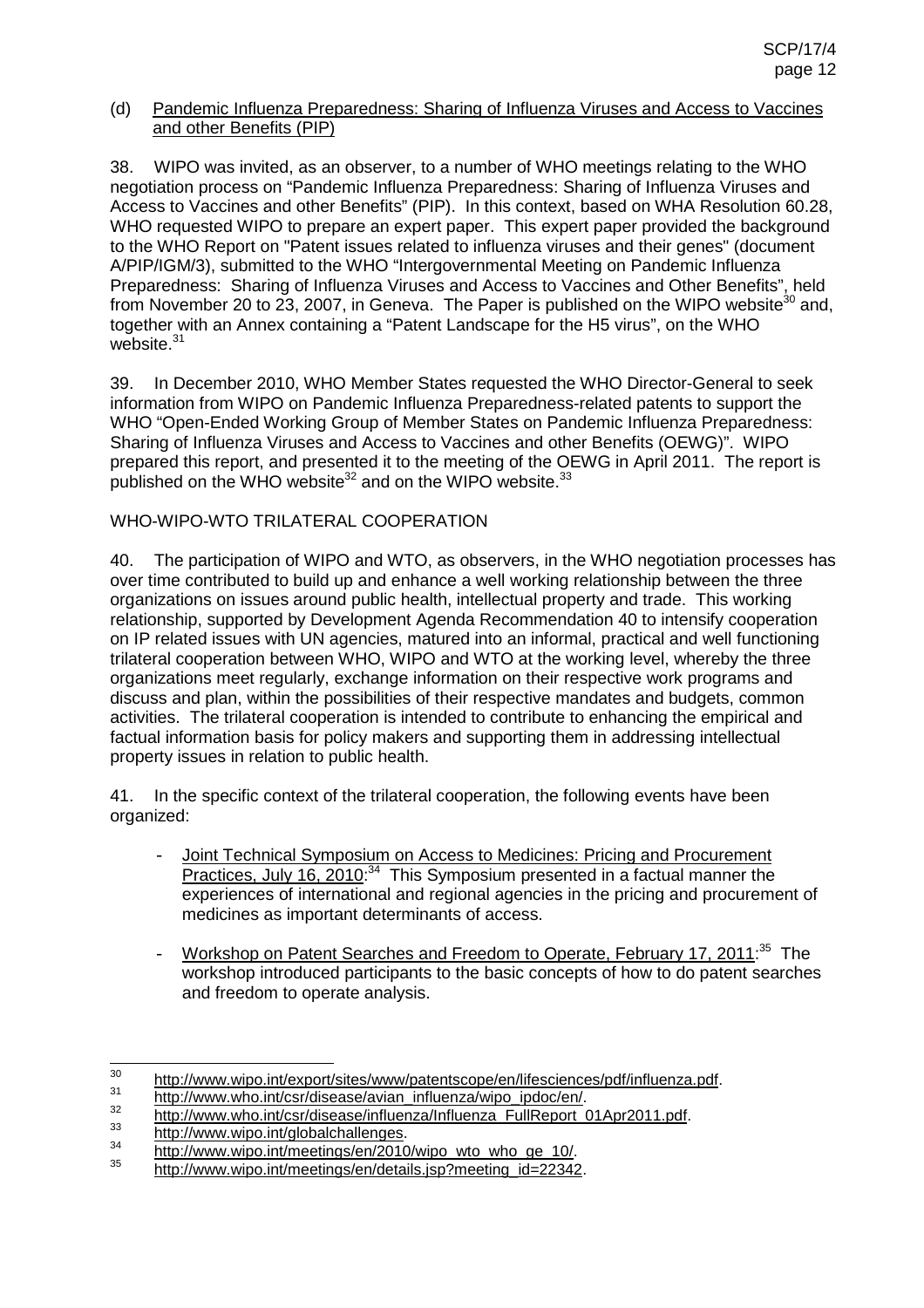- Joint Technical Symposium on Access to Medicines, Patent Information and Freedom to Operate, February 18, 2011:<sup>36</sup> The Symposium addressed the growing importance of patent information for public health with respect to freedom to operate strategies, procurement of medicines, technology transfer and setting of research priorities and strategies. In this context, a case study looked into the patent status of medicines that had been recently included in the WHO Model List of Essential Medicines. Further, preliminary results of the WIPO patent landscape reports on the two antiretrovirals and vaccines as well as the Patent Status Database for Selected HIV Medicines, which had been established by the Medicines Patent Pool in collaboration with WIPO, were presented at the Symposium.

42. Further, in the context of the enhanced trilateral cooperation, WHO, WIPO and WTO have been increasingly engaged in providing inputs in their respective training activities. For example, since many years, speakers from WHO, WIPO and WTO participate in national and regional seminars and training courses organized by one or more of those organizations, for example:

- WTO-WIPO National Seminar on TRIPS, January 12 and 13, 2010, Dakar, Senegal;
- WTO-WIPO National Workshop on TRIPS, February 23 and 24, 2010, Kampala, Uganda;
- WTO-WIPO Regional Workshop on TRIPS Standards and Options for Public Policy, January 25 to 29, 2010, Singapore;
- WTO Regional Workshop for Central and Eastern European Countries, January 26 to 28, 2011, Vienna, Austria;
- WTO Regional Workshop for Latin America, March 8 to 11, 2011, Costa Rica;
- WTO National Workshop on IP and Public Policies, May 11 to 13, 2011, Ecuador;
- WTO Annual Workshop on the TRIPS Agreement and Public Health, September 21 to 24, 2010 and WTO Workshop on Intellectual Property and Public Health, October 10 to 13, 2011, Geneva;
- WTO Regional Workshop for Francophone African Countries on the TRIPS Agreement, Public Health and Traditional Medicine, planned for November 29 to December 1, 2011, Douala, Cameroun;
- WIPO-WTO Advanced Course on Intellectual Property for Government Officials, May 16 to 27, 2011, Geneva;
- WIPO-WTO Colloquium for Teachers of Intellectual Property, June 20 to July 1, 2011, Geneva.

 $36$  http://www.wipo.int//meetings/en/2011/who\_wipo\_wto\_ip\_med\_ge\_11/.